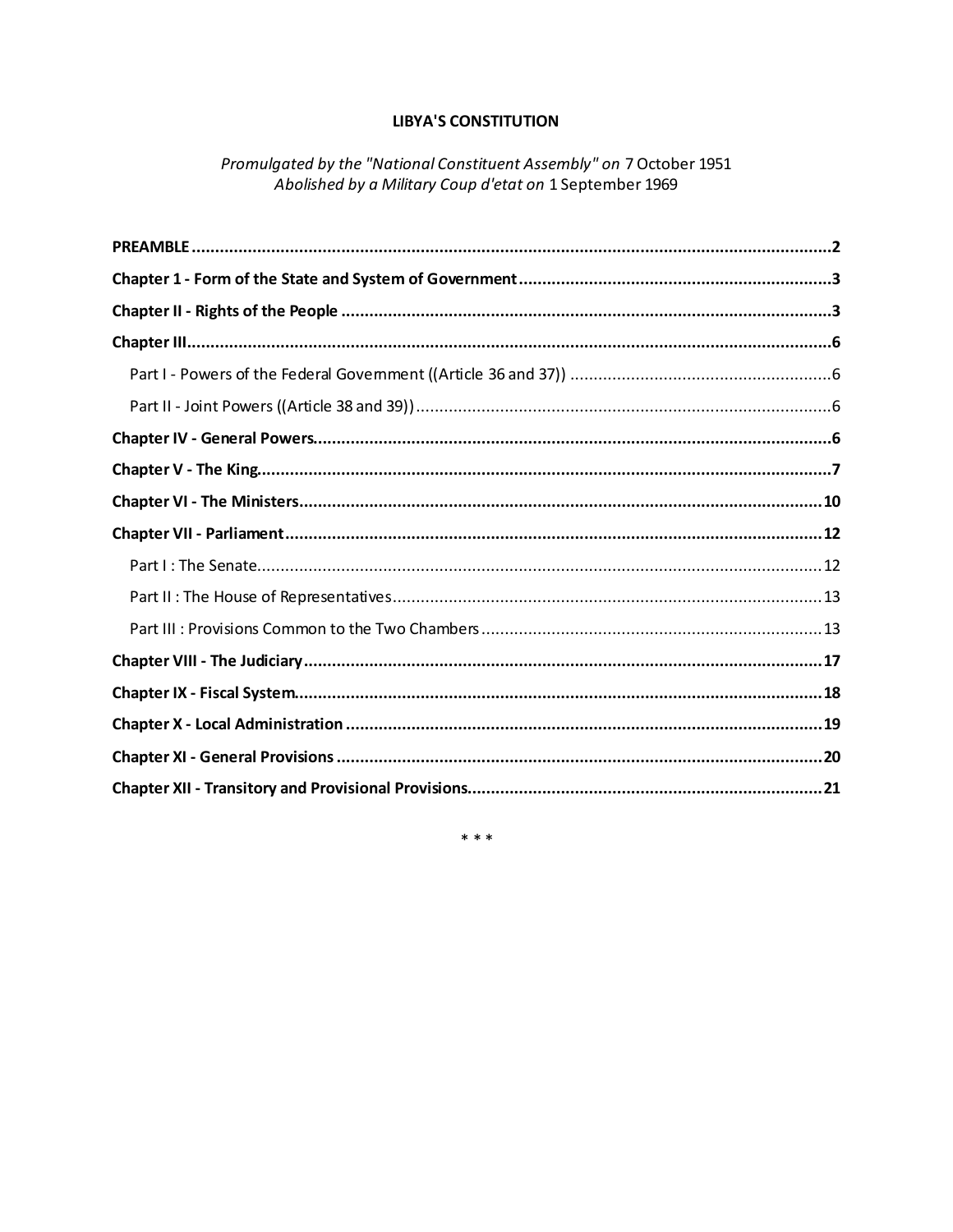#### **Libya's Constitution**

## *Promulgated by the "National Constituent Assembly" on* 7 October 1951 *Abolished by a Military Coup d'etat on* 1 September 1969

#### PREAMBLE

#### *In the name of God the beneficent, the merciful.*

<span id="page-1-0"></span>**We, the representatives of the people of Libya from Cyrenaica, Tripolitania and Fezzan, meeting by the will of God in the cities of Tripoli and Benghazi in a National Constituent Assembly. Having agreed and determined to form a union<sup>1</sup> between us under the Crown of King Mohammad Idris El-Senussi, to whom the nation has offered the Crown and who was declared constitutional King of Libya by this the National Constituent Assembly. And having decided and determined to establish a democratic independent sovereign State which will guarantee the national unity, safeguard domestic tranquility, provide the means for common defence, secure the establishment of justice, guarantee the principles of liberty, equality and fraternity and promote economic and social progress and the general welfare. And trusting in God, Master of the Universe, do hereby prepare and resolve this Constitution for the Kingdom of Libya.<sup>2</sup>**

 1 Federal Regime repealed by Law No. 1 of 1963.

 $^{2}$  Name of the State amended to read "The Kingdom of Libya" by Law No. 1 of 1963.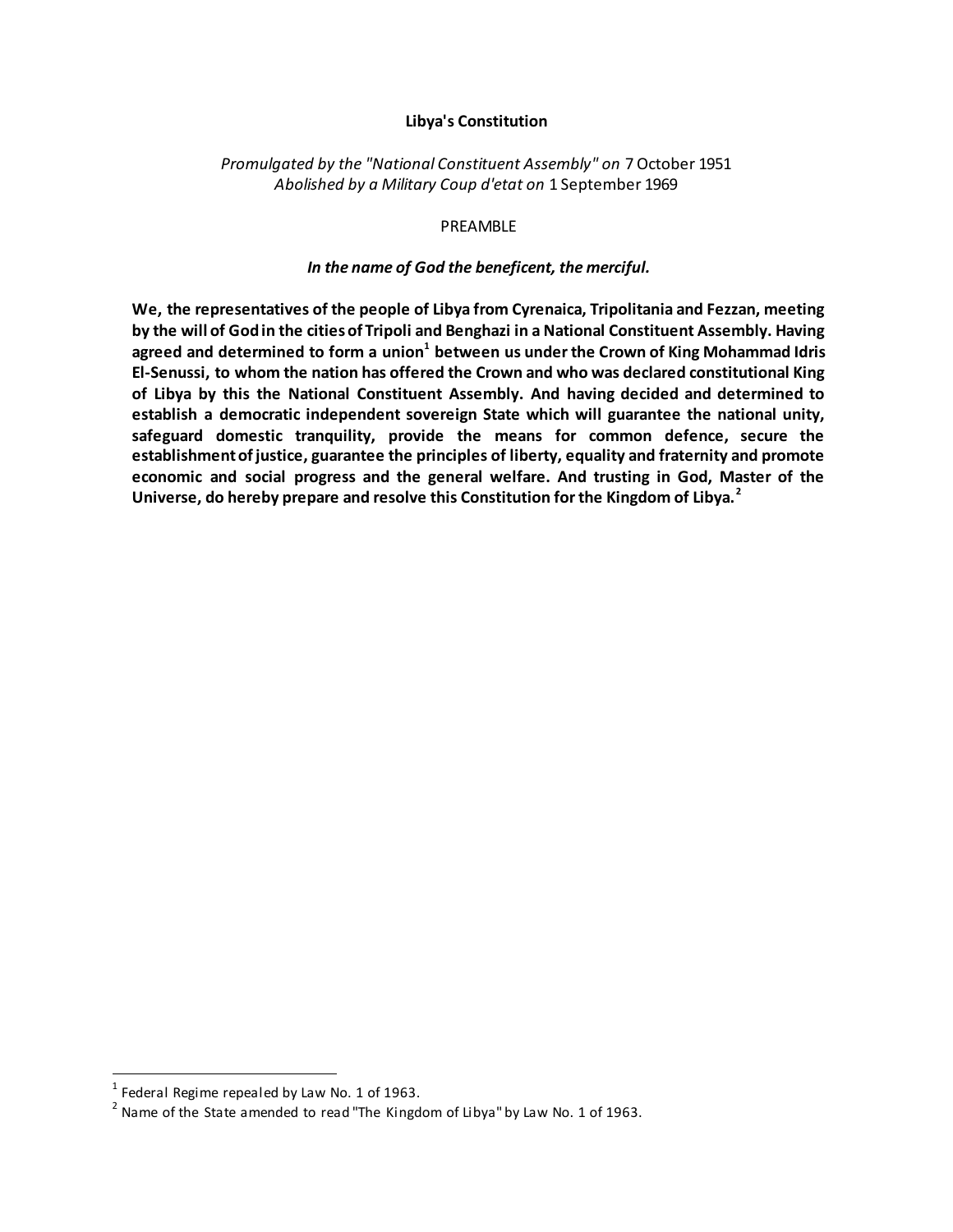## <span id="page-2-0"></span>**Chapter 1 - Form of the State and System of Government**

Article (1)

Libya is a free independent sovereign State. Neither its sovereignty nor any part of its territories may be relinquished.

Article (2)

Libya is a State having a hereditary monarchy, and its system of Government is representative. Its name is "THE KINGDOM OF LIBYA".

Article (3)

The Kingdom of Libya is a part of the Arab Home Land and a portion of the African Continent.

Article (4) The boundaries of the Kingdom of Libya are:- On the North: the Mediterranean Sea. On the East: the United Arab Republic and the Republic of Sudan. On the South: the Republic of Sudan, Chad, Niger and Algeria. On the West: the Republics of Tunisia and Algeria.

Article (5) Islam is the religion of the State.

Article (6)

The emblem of the State and its national anthem shall be prescribed by a law.

Article (7)

The national flag shall have the following shape and dimensions:-

Its length shall be twice its breadth, it shall be divided into three parallel coloured stripes, the uppermost being red, the centre black and the lowest green, the black stripe shall be equal in area to the two other stripes together and shall bear in its centre a white crescent, between the two extremities of which there shall be a five-pointed whit star.

# <span id="page-2-1"></span>**Chapter II - Rights of the People**

Article (8)

Every person who resides in Libya and has no other nationality, or is not the subject of any other State, shall be deemed to be a Libyan if he fulfills one of the following conditions:

(1) That he was born in Libya.

(2) That either of his parents was born in Libya.

(3) That he has had his normal residence in Libya for a period of not less than ten years.

Article (9)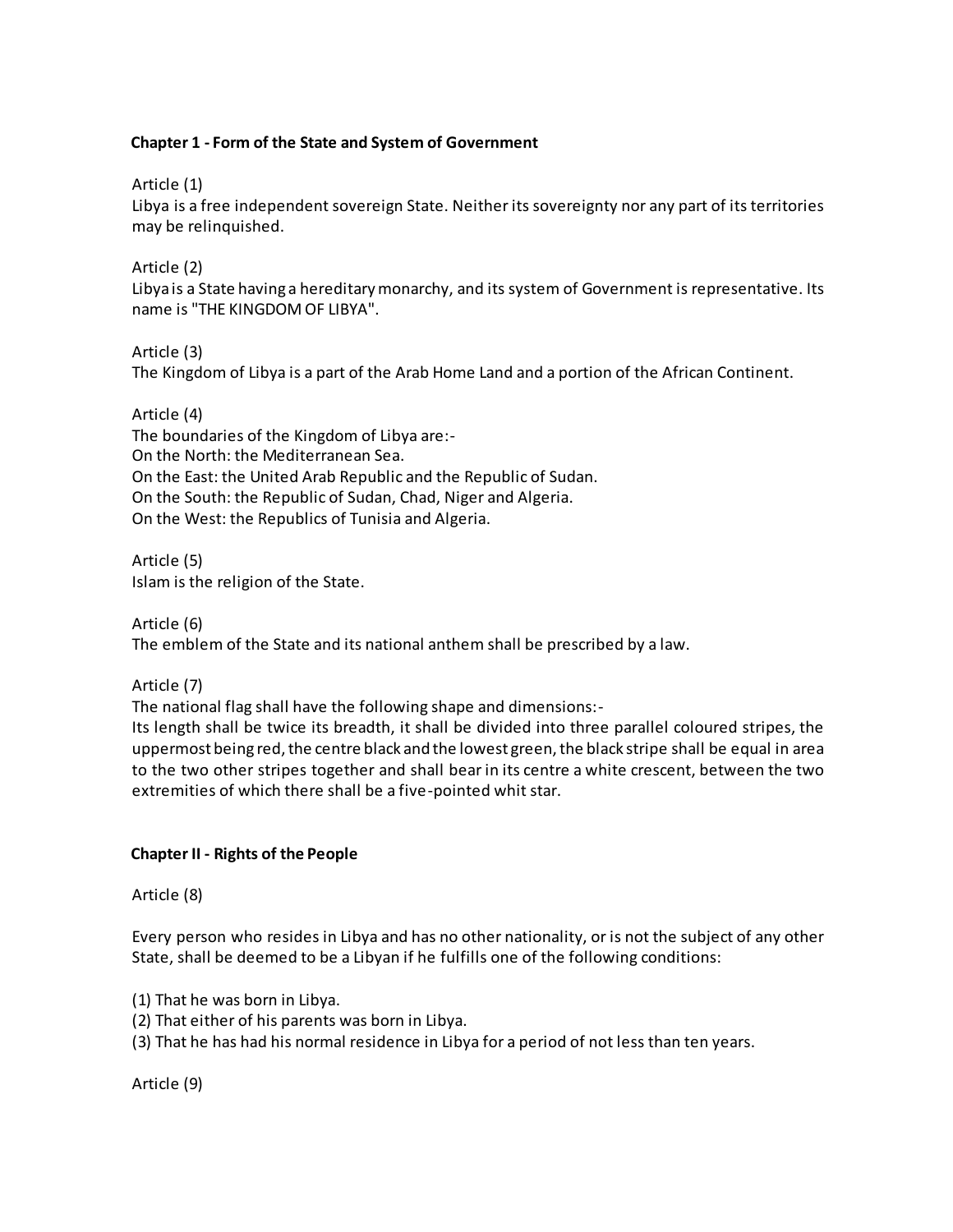Subject to the provisions of Article (8) of this Constitution, the conditions necessary for acquiring Libyan nationality shall be determined by a law. Such law shall grant facilities to expatriates of Libyan origin residing abroad and to their children, and to citizens of Arab countries, and to foreigners who are residing in Libya and who at the coming into force of this Constitution have had their normal residence in Libya for a period of not less than ten years. Persons of the latter category may opt for Libyan nationality in accordance with the conditions prescribed by the law, provided they apply for it within three years as from the 1st of January 1952.

# Article (10)

No one may have Libyan nationality and any other nationality at the same time.

## Article (11)

Libyans shall be equal before the law. They shall enjoy equal civil and political rights, shall have the same opportunities, and be subject to the same public duties and obligations, without distinction of religion, belief, race, language, wealth, kinship or political or social opinions.

## Article (12)

Personal liberty shall be guaranteed and everyone shall be entitled to equal protection of the law.

## Article (13)

No forced labour shall be imposed upon anyone save in accordance with law in cases of emergency, catastrophe or circumstances, which may endanger the safety of the whole or part of the population.

### Article (14)

Everyone shall have the right to resource to the Courts, in accordance with the provisions of the law.

#### Article (15)

Everyone charged with an offence shall be presumed to be innocent until proved guilty according to law in a trial at which he has the guarantees necessary for his defence. The trial shall be public save in exceptional cases prescribed by law.

#### Article (16)

No one may be arrested, detained, imprisoned or searched except in the cases prescribed by law. No one shall under any circumstances be tortured by anyone or subjected to punishment degrading to him.

#### Article (17)

No offence may be established or penalty inflicted except shall be subject to the penalties specified therein for those offences; the penalty inflicted shall not be heavier than the penalty that was applicable at the time the offence was committed.

#### Article (18)

No Libyan may be deported from Libya under any circumstances nor may he be forbidden to reside in any locality or compelled to reside in any specific place or prohibited from moving in Libya except as prescribed by law.

Article (19)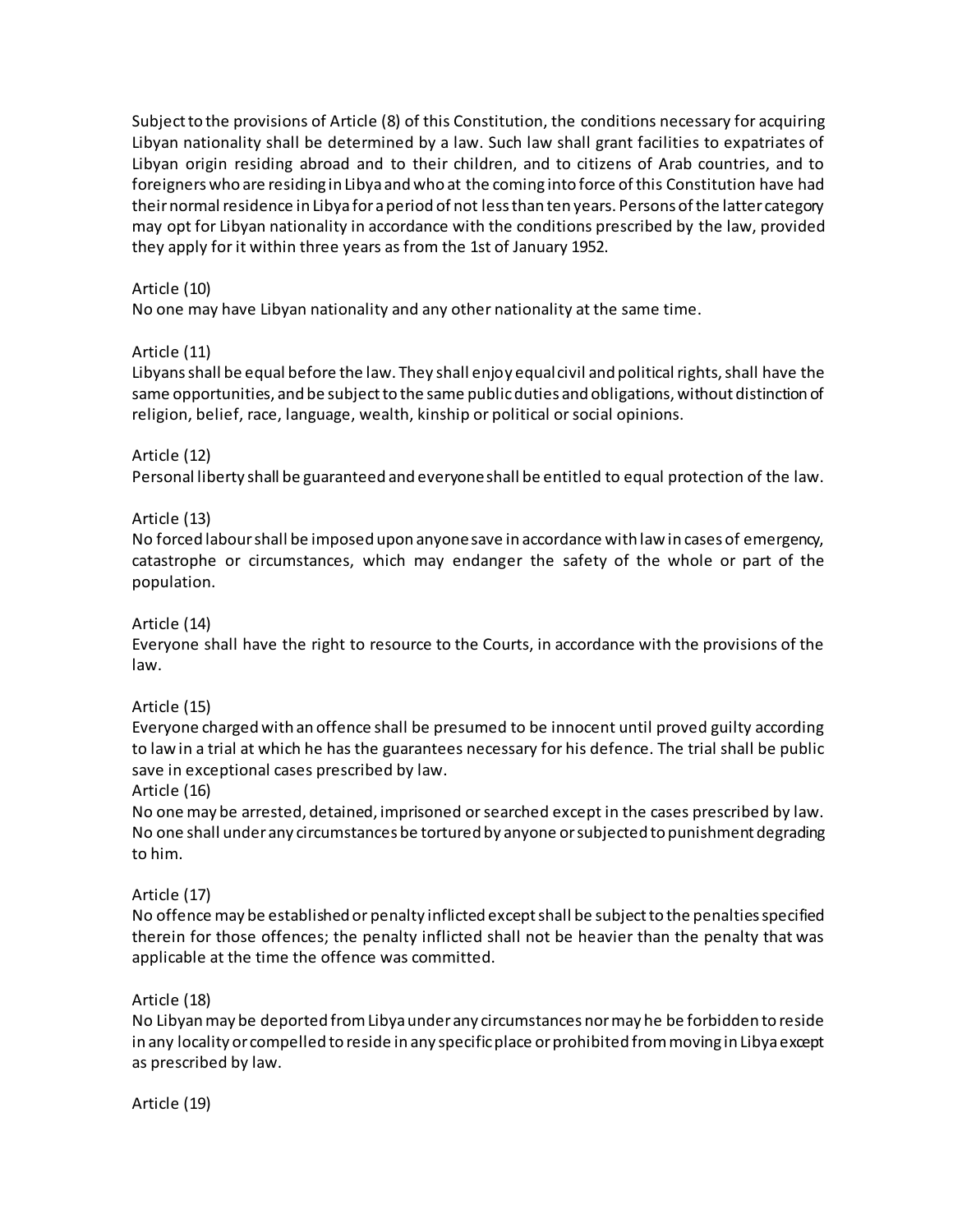Dwelling houses are inviolable; they shall not be entered or searched except in cases and according to the manner prescribed by law.

### Article (20)

The secrecy of letters, telegrams, telephone communications and all correspondences in whatever form and by whatever means shall be guaranteed; they shall not be censored or delayed except in cases prescribed by law.

## Article (21)

Freedom of conscience shall be absolute. The State shall respect all religions and faiths and shall ensure to foreigners residing in its territory freedom of conscience and the right freely to practice religion so long as it is not a breach of public order and is not contrary to morality.

## Article (22)

Freedom of thought shall be guaranteed. Everyone shall have the right to express his opinion and to publish it by all means and methods. But this freedom may not be abused in any way which is contrary to public order and morality.

## Article (23)

Freedom of press and of printing shall be guaranteed within the limits of the law.

#### Article (24)

Everyone shall be free to use any language in his private transactions or religious or cultural matters or in the Press or any other publications or in public meetings.

#### Article (25)

The right of peaceful meetings is guaranteed within the limits of law.

#### Article (26)

The right of peaceful associations shall be guaranteed. The exercise of that right shall be regulated by law.

#### Article (27)

Individuals shall have the right to address public authorities by means of letters signed by them in connection with matters which concern them but only organised bodies or justice persons my address the authorities on behalf of a number of persons.

#### Article (28)

Every Libyan shall have the right to education. The State shall ensure the diffusion of education by means of establishment of public schools and of private schools which it may permit to be established under its supervision, for Libyans and foreigners.

#### Article (29)

Teaching shall be unrestricted so long as it does not constitute a breach of public order and is not contrary to morality. Public education shall be regulated by law.

Article (30)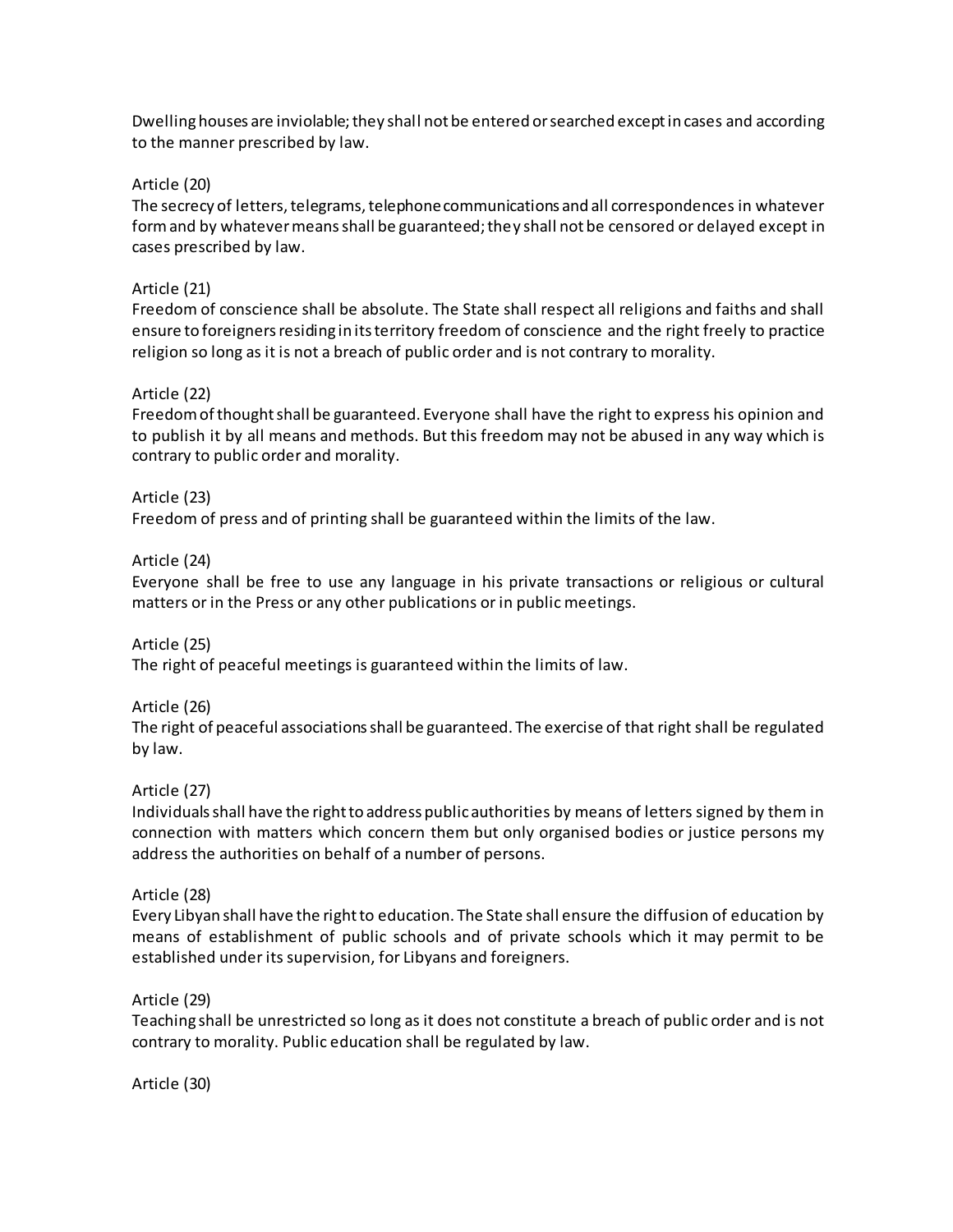Elementary education shall be compulsory for Libyan children of both sexes; elementary and primary education in the public schools shall be free.

Article (31)

Property shall be inviolable. No owner may be prevented from disposing of his property except within the limits of the law. No property of any person shall be expropriated except in the public interest and in the cases and in the manner determined by law and provided such person is awarded fair compensation.

Article (32) The penalty of general confiscation of property shall be prohibited.

Article (33)

The family is the basis of society and shall be entitled to protection by the State. The State shall also protect and encourage marriage.

Article (34)

Work is one of the basic elements of life. It shall be protected by the State and shall be the right of all Libyans. Every individual who works shall be entitled to fair remuneration.

Article (35)

The State shall endeavour to provide as far as possible for every Libyan and his family an appropriate standard of living.

<span id="page-5-0"></span>**Chapter III** 

<span id="page-5-1"></span>**Part I - Powers of the Federal Government ((Article 36 and 37))**

#### <span id="page-5-2"></span>**Part II - Joint Powers ((Article 38 and 39))**

This entire Chapter, which comprised articles 36, 37, 38 and 39 was repealed by Law  $N^{\circ}$ 1 of 1963

#### <span id="page-5-3"></span>**Chapter IV - General Powers**

Article (40)

Sovereignty shall belong to God, and by the Most High God's will it shall be entrusted to the nation from which all powers stem.

Article (41)

Legislative power shall be excercised by the King in conjunction with Parliament. The King promulgates the laws when they have been approved by Parliament in accordance with the procedures prescribed by this Constitution.

Article (42) Executive power shall be excercised by the King within the limits of this Constitution.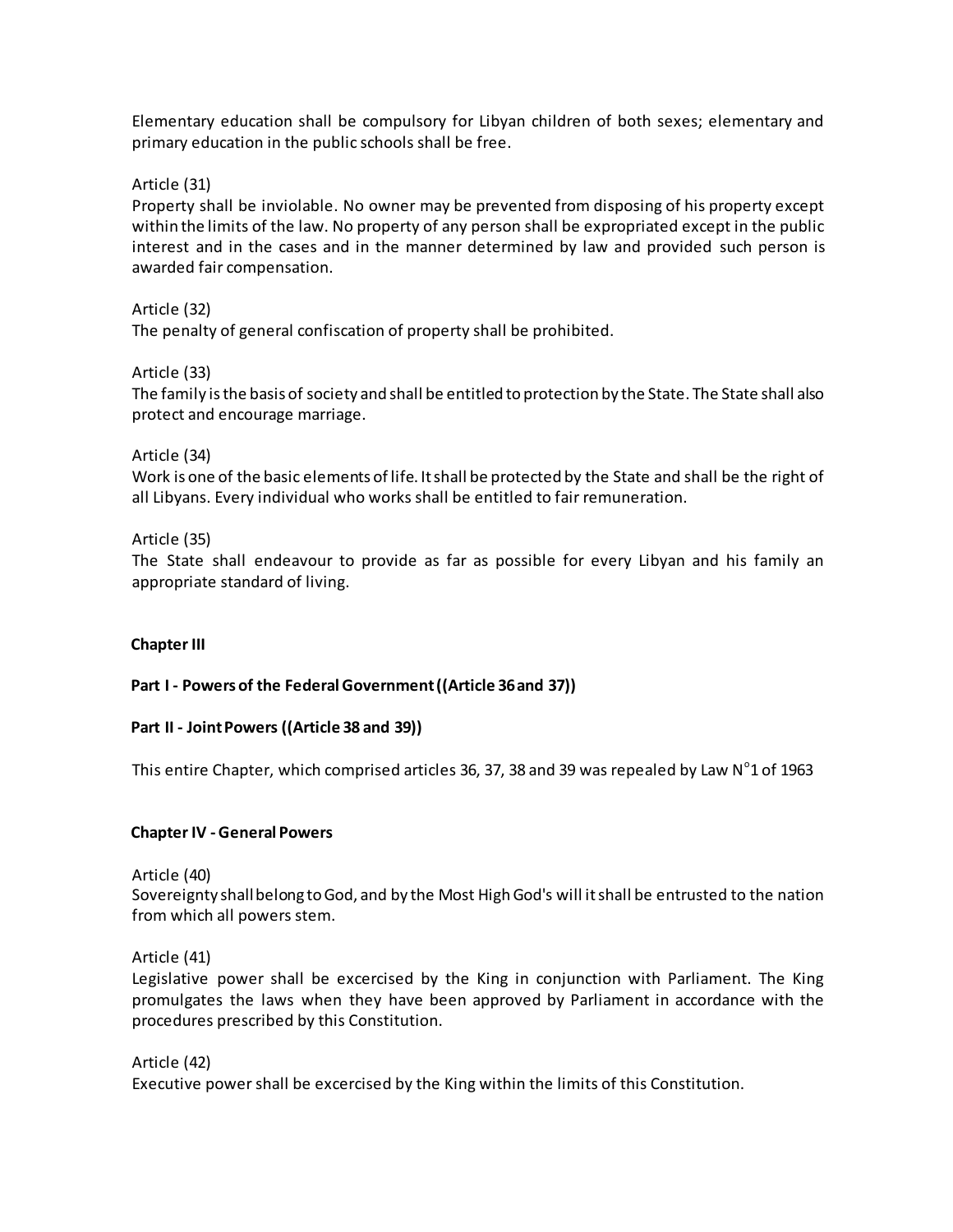## Article (43)

Judicial power shall be excercised by the Supreme Court and other courts, which shall have judgments within the limits of this Constitution, in accordance with the law and in the name of the King.

## <span id="page-6-0"></span>**Chapter V - The King**

### Article (44)

Subject to what has been provided in Article 40, sovereignty shall be vested by the nation in trust with the King Mohammed Idris el Mahdi el Senussi and after him to his male heirs, the oldest after the oldest, degree after degree.

#### Article (45)

The Throne of the Kingdom is hereditary in accordance with the two Royal Orders promulgated on 22nd of Safar 1374 H., and the 25th of Rabi'e el-Thani 1376 H., respectively. Each of these two Orders regulating the succession to the Throne shall have the same force as an article of this Constitution.

## Article (46)

In the event of the King's death and the Throne remaining vacant owning to the lack of successor to the King or to no successor having been appointed, the Senate and the House of Representatives shall at once hold a joint meeting -without convocation- to appoint a successor within two days; three quarters at least of the number of members of the two chambers shall be present and the voting shall take place openly by a majority of two-thirds of the members present. If the choice cannot take place within the time specified, the two Chambers shall jointly proceed to make the choice on the eleventh day, in the presence of an absolute majority of the members of each of the two Chambers and by a proportionate majority. If the House of Representatives has been dissolved the old house shall immediately meet until the King has been chosen.

#### Article (47)

Before assuming his constitutional powers, the King shall take the following oath before a joint session of the Senate and the House of Representatives:-

> "I swear by Almighty God to observe the Constitution and the laws of the country and to devote all my efforts to the maintenance of the independence of Libya and to defending the safety of its territory."

#### Article (48)

Whenever the King wishes to travel outside Libya or when circumstances prevent or delay him temporarily from excercising his constitutional powers, he may appoint one or more Deputies to perform such duties and to excercise such rights and powers as the King may delegate to such Deputy or Deputies.

#### Article (49)

The King shall attain his majority upon the completion of his eighteenth lunar year.

Article (50)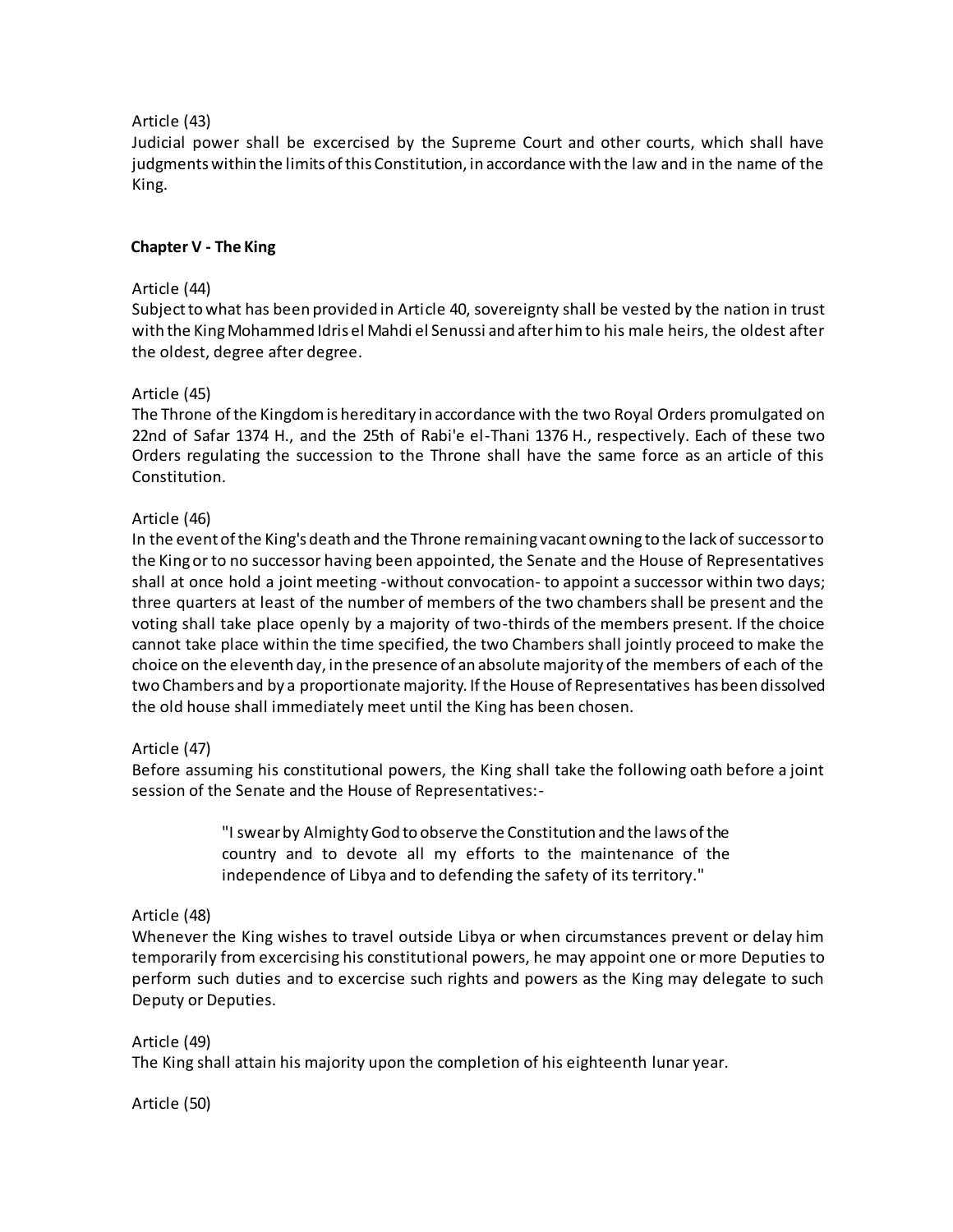If the King is a minor, or if circumstances prevent or delay him from excercising his constitutional powers and he himself is unable to appoint a Deputy or Deputies, the Council of Ministers shall with the consent of the Parliament appoint a Regent or a Council of Regency to perform the duties of the King and to excercise his rights and powers until such time as he becomes of age or is capable of exercising his powers. If Parliament is not in session it shall be convened. If the House of Representatives has been dissolved the old House shall immediately meet until such time as the Regent or Council of Regency has been appointed.

## Article (51)

No person may be appointed a Deputy to the Throne or as a Regent or a member of the Council of Regency unless he is a Libyan and a Moslem and has completed his fortieth year (Gregorian); however, a male of the Royal Family who has completed his twenty-first year (Gregorian) may be appointed.

## Article (52)

During the period between the death of the King and the taking of the constitutional oath by his successor to the Throne, by the Regent or by the members of the Council of Regency, the Council of Ministers shall, on its own responsibility, excercise the constitutional powers of the King in the name of the Libyan nation.

## Article (53)

The Regent or any member of the Council of Regency shall not assume office unless he has taken the following oath before a joint meeting of the Senate and the House of Representatives:- "I swear by Almighty God to observe the Constitution and the laws of the country, to devote all my efforts to the maintenance of its territory and to be loyal to the King." A Deputy to the Throne shall take his oath before the King or some person designated by the King.

#### Article (54)

A minister or any member of a legislative body may not be Regent or a member of a Council of Regency. If a Deputy to the Throne is a member of any legislative body he shall not take part in the activities of that body during the time he is acting as Deputy to the Throne.

#### Article (55)

If a Regent or a member of the Council of Regency, appointed in accordance with Article 50, dies or is prevented by any circumstances from performing his duties as Regent or as a member of the Council of Regency, the Council of Ministers may, with the consent of the Parliament appoint another person to replace him, in accordance with the provisions of Article 51, 53 and 54. If Parliament is not in session it shall be convened. If the House of Representatives has been dissolved, the old House shall immediately meet until such time as a Regent or a member of the Council of Regency has been appointed.

#### Article (56)

The Civil List of the King and the Royal Family shall be fixed by law; it may not be reduced during his reign but it may be increased by resolution of Parliament. The law shall limit the salaries of Deputies to the Throne and the Regents which shall be paid from the Civil List of the King.

Article (57)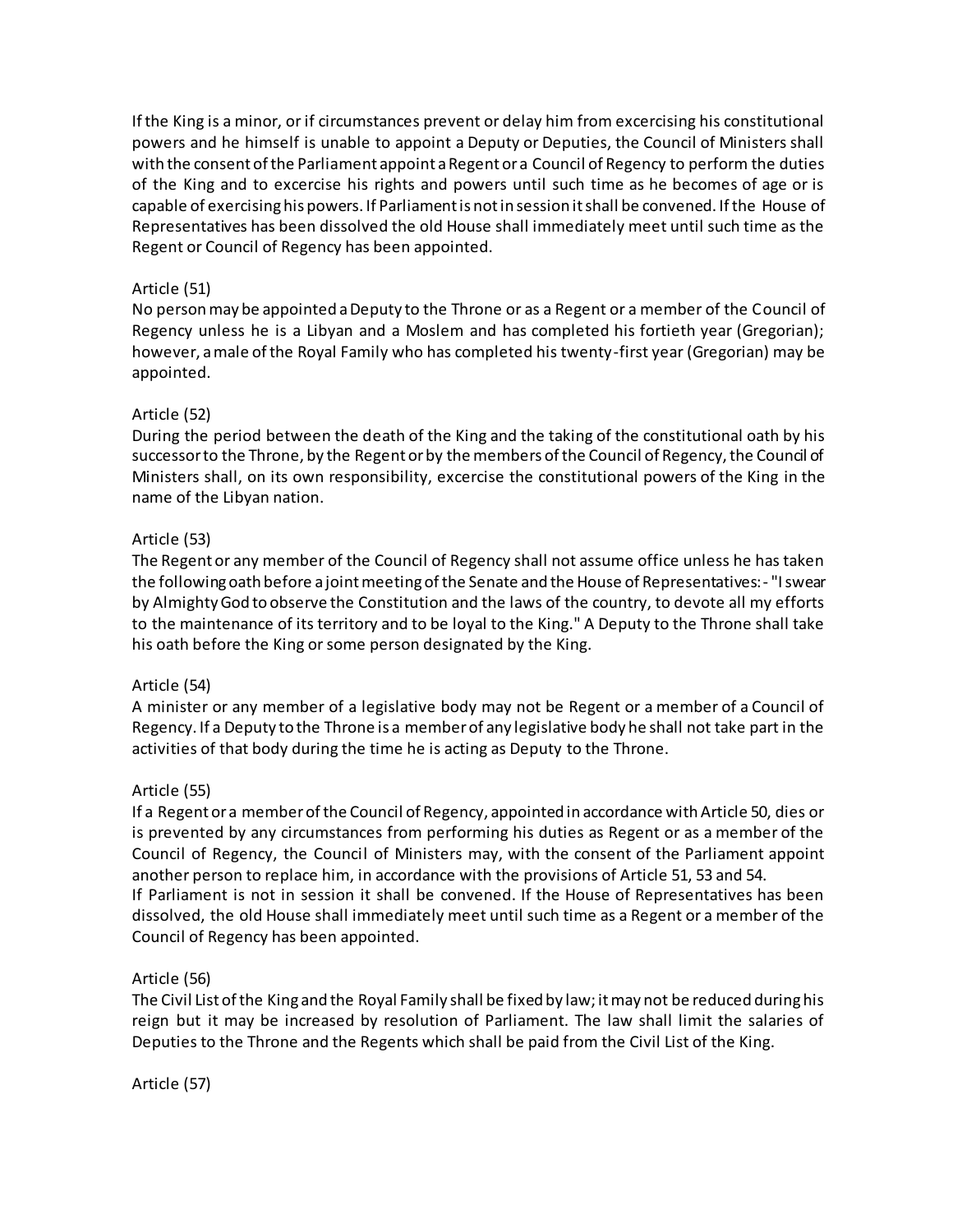The judicial procedures to be followed in cases brought by the Royal Estate or against it shall be regulated by a law.

Article (58) The King is the Supreme Head of the State.

Article (59) The King shall be inviolable. He shall be exempt from all responsibility.

Article (60) The King exercises his powers through his Ministries and responsibility rests with them.

Article (61) The king shall not assume a throne outside Libya except after the consent of Parliament.

Article (62) The King sanctions and promulgates the laws.

# Article (63)

The King shall make the necessary regulations for carrying out the laws without modifying or dispensing with their execution.

## Article (64)

If, when Parliament is not in session, exceptional circumstances arise which necessitate urgent measures, the King may issue decrees in respect thereof which shall have the force of law provided that they are not contrary to the provisions of this Constitution. Such decrees must be submitted to the Parliament or if they are not approved by either of the Chambers they shall cease to have the force of law.

#### Article (65)

The King shall open the sessions of Parliament and close them, and shall dissolve the House of Representatives in accordance with the provisions of this Constitution, and he may, when necessary, convene a joint meeting of the two Chambers to discuss any important question.

#### Article (66)

The king may, if he deems necessary convene Parliament to meet in an extraordinary session; he shall also convene it upon the presentation of a petition signed by an absolute majority of the members of the two Chambers. The King shall pronounce the closure of an extraordinary session.

#### Article (67)

The King may adjourn the session of Parliament but the adjournment may not exceed a period of thirty days nor may it be repeated during the same session without the consent of both Chambers.

#### Article (68)

The King is the Supreme Commander of all the armed forces in the Kingdom of Libya; and their duties are to protect the sovereignty of the country, and the safety and security of its territories. These armed forces consist of the Army and the Security Forces.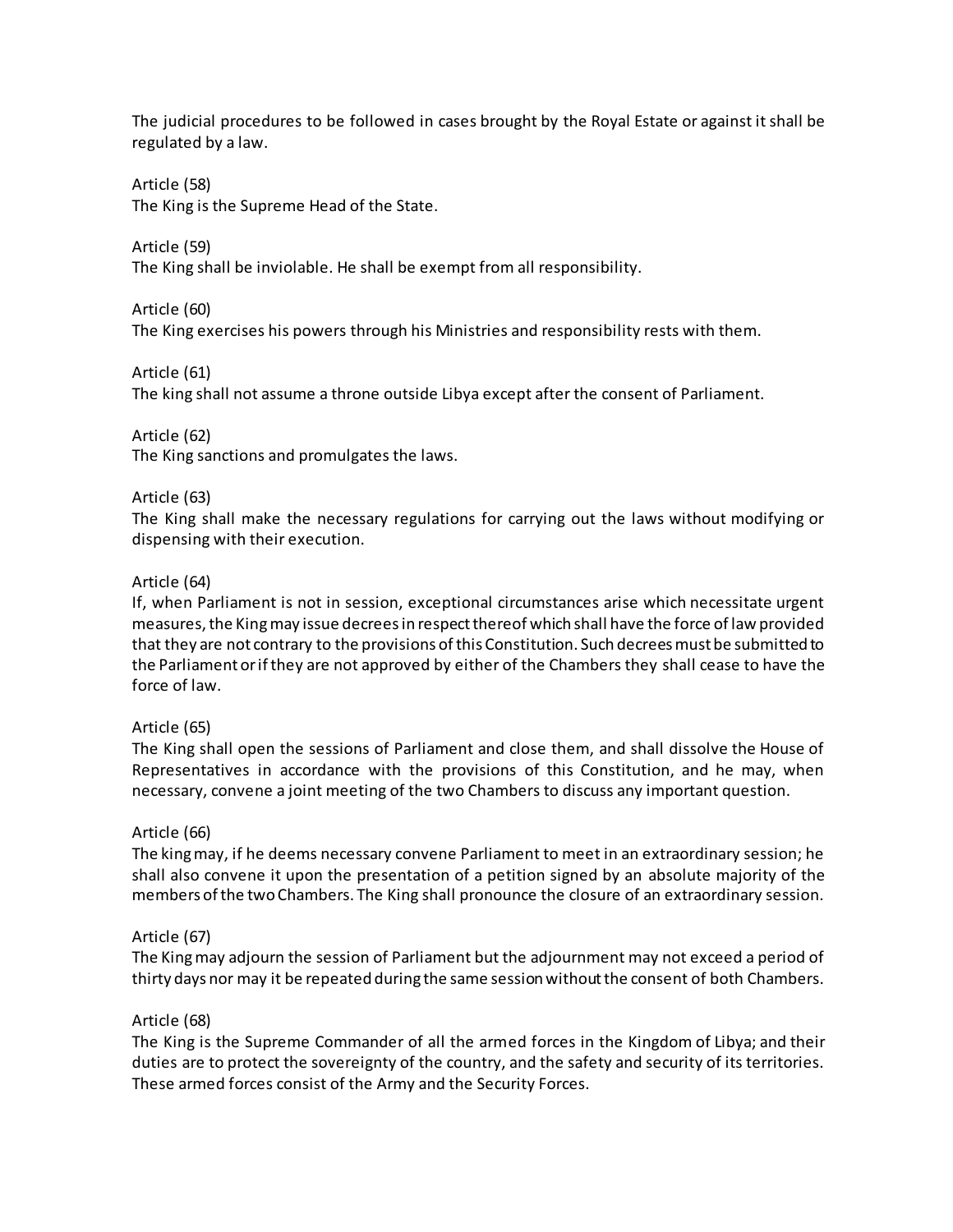### Article (69)

The King shall declare war and conclude peace and enter into treaties which he ratifies after the approval of Parliament.

## Article (70)

The King shall proclaim martial law and a state of emergency provided that he shall present the proclamation of martial law to Parliament in order to decide whether it shall continue or be replaced. If that proclamation is made when Parliament is not in session, Parliament must be urgently convened.

## Article (71)

The King shall create and confer titles, decorations and all other signs of honour; but creation of civil titles shall be prohibited.

## Article (72)

The King shall appoint the Prime Minister, he may remove him from office or accept his resignation; he shall appoint the Ministers, remove them from office, or accept their resignation at the proposal of the Prime Minister.

#### Article (73)

The King shall appoint diplomatic representatives and remove them from office at the proposal of the Minister of Foreign Affairs. He shall accept the credentials of the heads of foreign diplomatic missions accredited to him.

#### Article (74)

The King shall establish the public services and appoint senior officials and remove them in accordance with the provisions of the law.

#### Article (75)

Currency shall be issued in the name of the King, according to law.

#### Article (76)

No death sentence imposed by any Libyan Court shall be executed except with the consent of the King.

#### Article (77)

The King shall have the right to grant pardon or to commute a sentence.

#### <span id="page-9-0"></span>**Chapter VI - The Ministers**

Article (78)

The Council of Ministers shall consist of the Prime Minister and of the Ministers whom the King deems fit to appoint at the proposal of the Prime Minister.

Article (79)

Before assuming office the Prime Minister and Ministers shall take the following oath before the King:-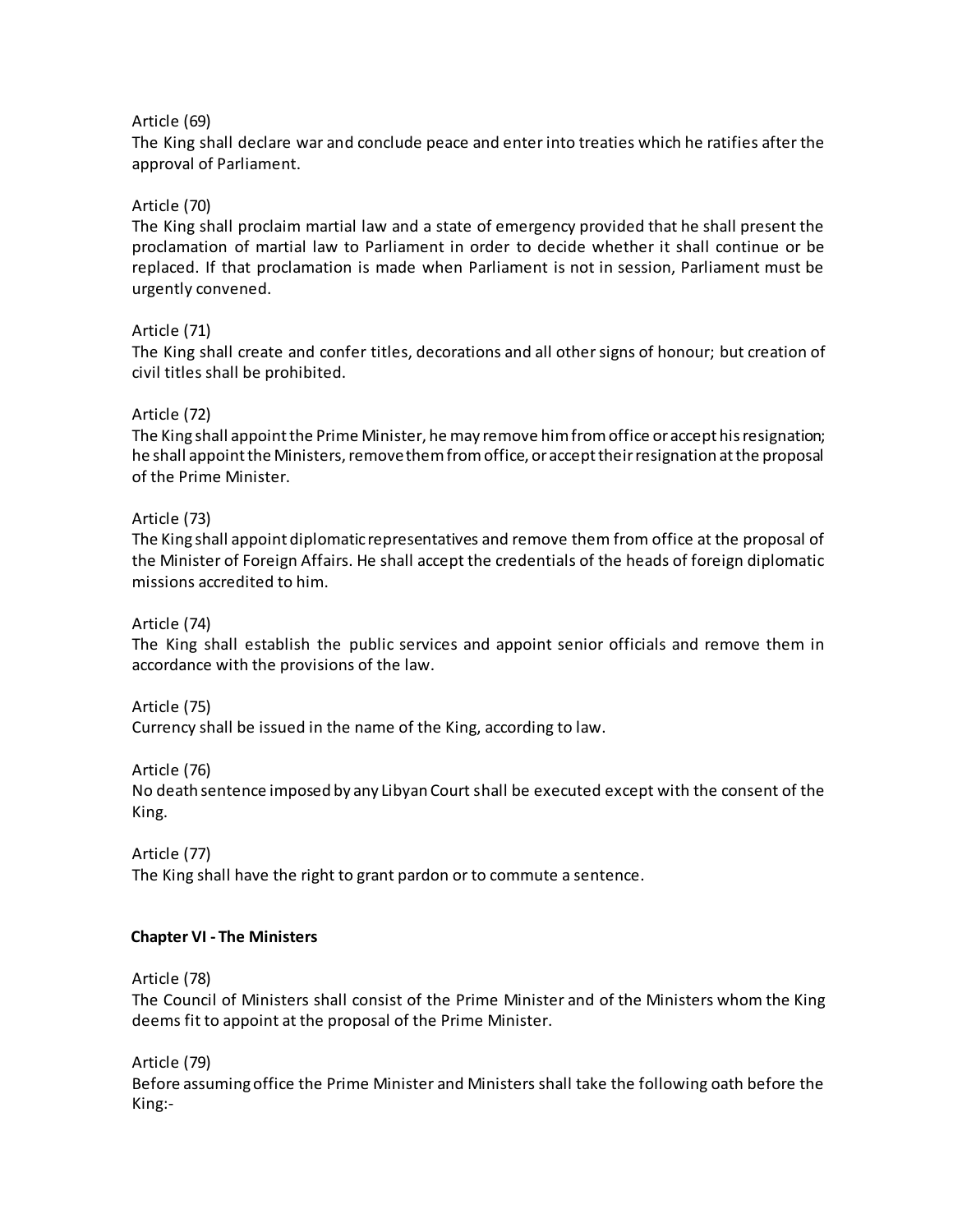"I swear by Almighty God to be loyal to the country and to the King, to observe the Constitution and the laws, and fully consider the interests of the People."

#### Article (80)

The King may appoint Ministers without portfolio in case of necessity.

Article (81) No non-Libyan may be a Minister.

Article (82)

No member of the Royal Family may be a Minister.

Article (83)

A Minister may at the same time be a Member of the Parliament.

Article (84)

The Council of Ministers shall be responsible for the direction of all the internal and external affairs of the State.

## Article (85)

For the signatures of the King concerning the affairs of the State to be effective, they must have the countersignature of the Prime Minister and of the competent Ministers. The Prime Minister shall be appointed and relieved by Royal Decree, but the ministers shall be appointed and relieved of office by Decrees signed by the King and countersigned by the Prime Minister.

#### Article (86)

The Ministers are collectively responsible before the House of Representatives for the general policy of the State and each of them individually is responsible for the activity of his ministry.

# Article (87)

If the House of Representative by a majority of all its members passes a vote of no confidence in the Council of Ministers, the Council of Ministers must resign. If the decision concerns one of the Ministers, he must resign.

The House of Representatives shall not consider the request for a vote of no confidence unless it has been presented by fifteen or more of the Deputies. Such request may not be discussed except after eight days from the date of its presentation and shall not be voted upon except after two days from the completion of the discussion therein.

# Article (88)

Ministers shall have the right to attend the meetings of both Chambers and must be heard whenever they so request; they may not take part in the voting unless they are members. They may have the assistance of any officer they choose of their Ministry or may appoint any such officer as a deputy to represent them. Each Chamber may when necessary request any Minister to attend its meeting.

Article (89)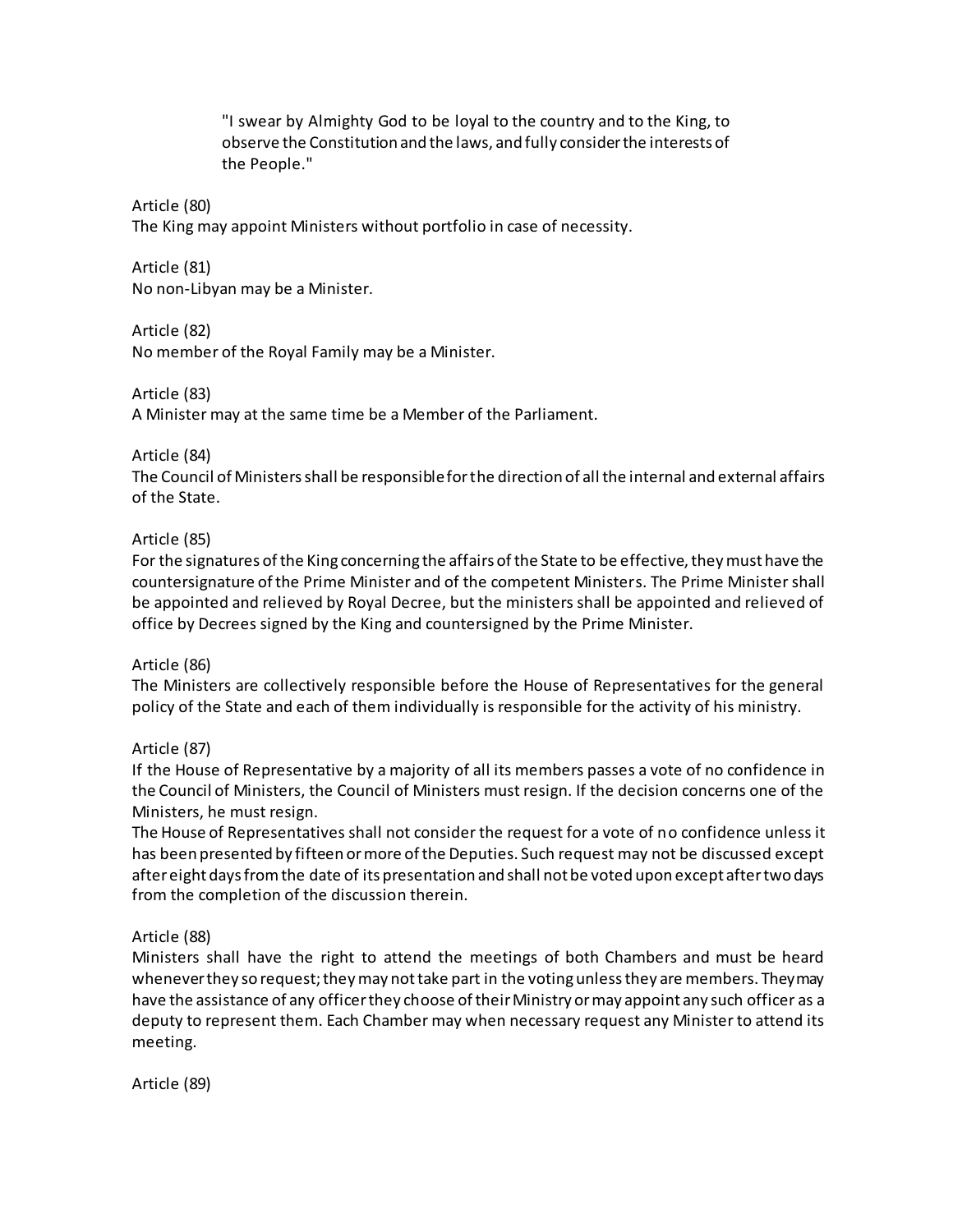In the event of the dismissal or resignation of the Prime Minister all the Ministers are considered thereby to have been dismissed or to have resigned.

### Article (90)

The Ministers may not while holding office assume any other public office, excercise any other profession or purchase or rent any property belonging to the State, or let or hire or sell directly or indirectly, take part in the undertakings concluded and tenders invited by the Public Administration of the Institutions falling under the administration or control of the State. They may not be members of the Board of Directors of any company nor may they take an active part in any commercial or financial enterprise.

## Article (91)

The salaries of the Prime Minister and the other Ministers shall be determined by law.

## Article (92)

A law shall prescribe the civil and criminal responsibilities of the Ministers and the Manner in which they may be charged and tried in respect of offences committed by them in the exercise of their duties.

## <span id="page-11-0"></span>**Chapter VII - Parliament**

#### Article (93)

Parliament shall consist of two Chambers, the Senate and the House of Representatives.

#### <span id="page-11-1"></span>**Part I : The Senate**

Article (94) The Senate shall consist of twenty-four members appointed by the King.

Article (95) Article 95 is repealed by Law  $N^{\circ}$ . 1 of 1963

Article (96)

In addition to the qualifications provided for in the Electoral Law, the Senator must be a Libyan and, upon his appointment, his age must not be less than forty Gregorian years.

# Article (97)

The President of the Senate shall be appointed by the King. The Senate shall elect two Vice-Presidents. The result of the election shall be submitted to the King for approval. The appointment of the President and the election of the Vice-Presidents shall be for a period of two years and the President may be re-appointed and the two Vice-Presidents may be elected.

Article (98)

Membership of the Senate shall be for eight years. Half the Senators shall be replaced every four years. Retiring Senators may be re-appointed.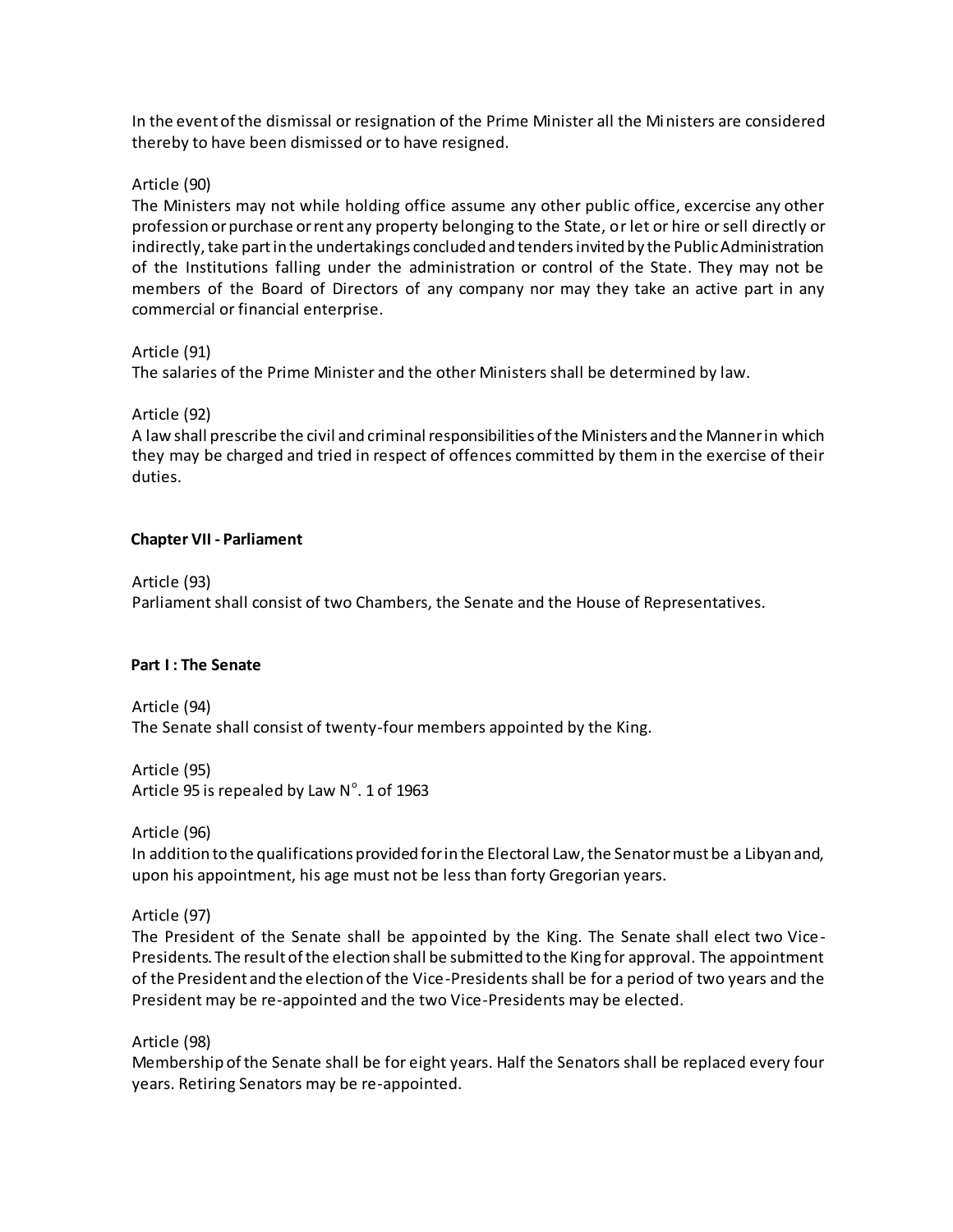Article (99)

The Senate shall meet at the same time as the House of Representatives; its sessions shall close at the same time as the House of Representatives.

# <span id="page-12-0"></span>**Part II : The House of Representatives**

Article (100)

The House of Representatives shall consist of members elected by secret polling in accordance with the provisions of the Electoral Law.

Article (101)

The number of Deputies shall be determined on the basis of one Deputy for every twenty thousand of population or fraction of that number exceeding half.

Article (102)

Libyans who have completed their twenty-first year (Gregorian) shall be entitled to vote in the manner prescribed in the law. Women may excercise this right in accordance with the conditions provided for in the law.

Article (103) A Deputy must:

- 1. have completed his thirtieth year (Gregorian);
- 2. be inscribed on one of the electoral rolls; and
- 3. not be a member of the Royal Family.

In addition to the condition prescribed by the Electoral Law.

Article (104)

The term of office of the House of Representatives shall be four years unless it is dissolved earlier.

Article (105)

At the opening of every session, the House of Representatives shall elect a Speaker and two Vice - Presidents, who shall be eligible for re-election.

Article (106)

If the House of Representatives is dissolved on account of any matter, the succeeding House of Representatives may not be dissolved on account of the same matter.

Article (107)

The order whereby the House of Representatives is dissolved shall call upon the electors to carry out new elections within a period not exceeding three months. It must also provide for the new Chamber to be convened within twenty days of the completion of the elections.

#### <span id="page-12-1"></span>**Part III : Provisions Common to the Two Chambers**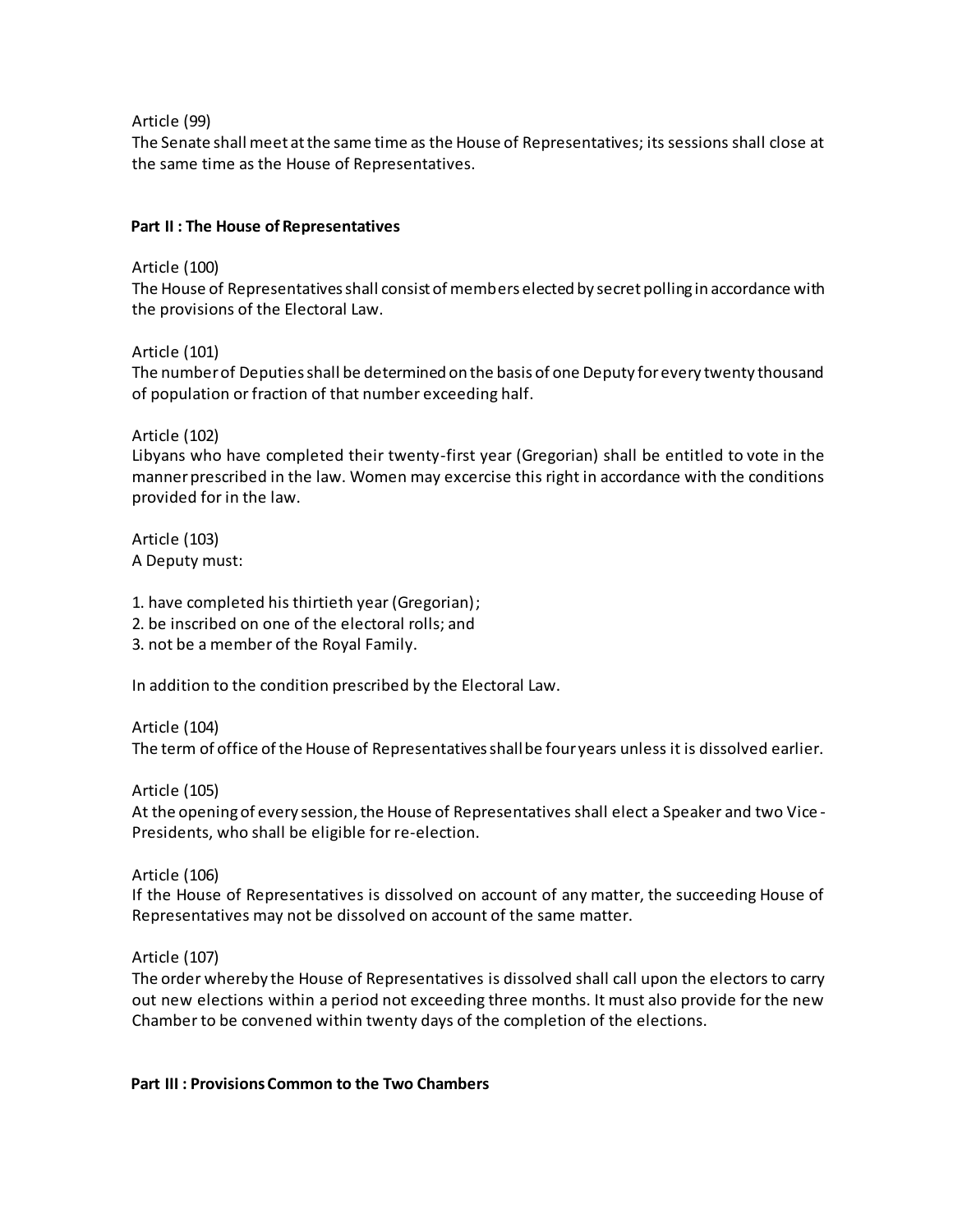### Article (108)

Each Member of Parliament represents the whole people; his electors or the authority that appoints him may not make his mandate subject to any conditions or restrictions.

#### Article (109)

No one may be both a Senator and Deputy at the same time. Other cases of incompatibility shall be determined by the Electoral Law.

#### Article (110)

Before assuming his duties, each Senator and each Deputy shall take publicly in the place of meeting of his Chamber the following oath:- "I swear by Almighty God to be loyal to the country and to the King, to observe the Constitution and the laws of the Country and to carry out my duties honestly and truthfully."

#### Article (111)

Each Chamber decides upon the validity of the election of its members in accordance with its rules of procedure provided that, in order to decide that the election of a member is invalid, a majority of two-thirds of the members of the Chamber shall be required. This power may be delegated to another authority by virtue of a law.

#### Article (112)

The King shall call Parliament annually to hold its regular meeting in the first week of November. Failing such convocation, Parliament shall meet on the tenth day of the same month. Unless the Chamber of Deputies is dissolved, the regular session shall last for at least five months, and the King shall pronounce the closure of the session.

#### Article (113)

The period of sessions shall be common to both Chambers,. If both Chambers meet, or either of them meets, at a time other than the legal time, the meeting shall be unlawful and any resolutions taken shall be void.

#### Article 114

The meeting of the two Chambers shall be public but each Chamber shall, at the request of the Government or of ten of its members, go into secret session in order to decide whether the discussion on the question before it is to be held in public or in secret.

#### Article 115

During extraordinary sessions, Parliament shall not discuss, except with the consent of the Government, questions other than those for which it has been convened.

#### Article 116

The meetings of either of the two Chambers shall not be valid unless the majority of the members are present at the opening of the meeting. Neither of the two Chambers may take a decision unless the majority of its members are present at the time of the decision.

#### Article 117

Except in cases where a special majority is required, decisions in each of where a special majority is required, decisions in each of the Chambers shall be adopted by a majority of the members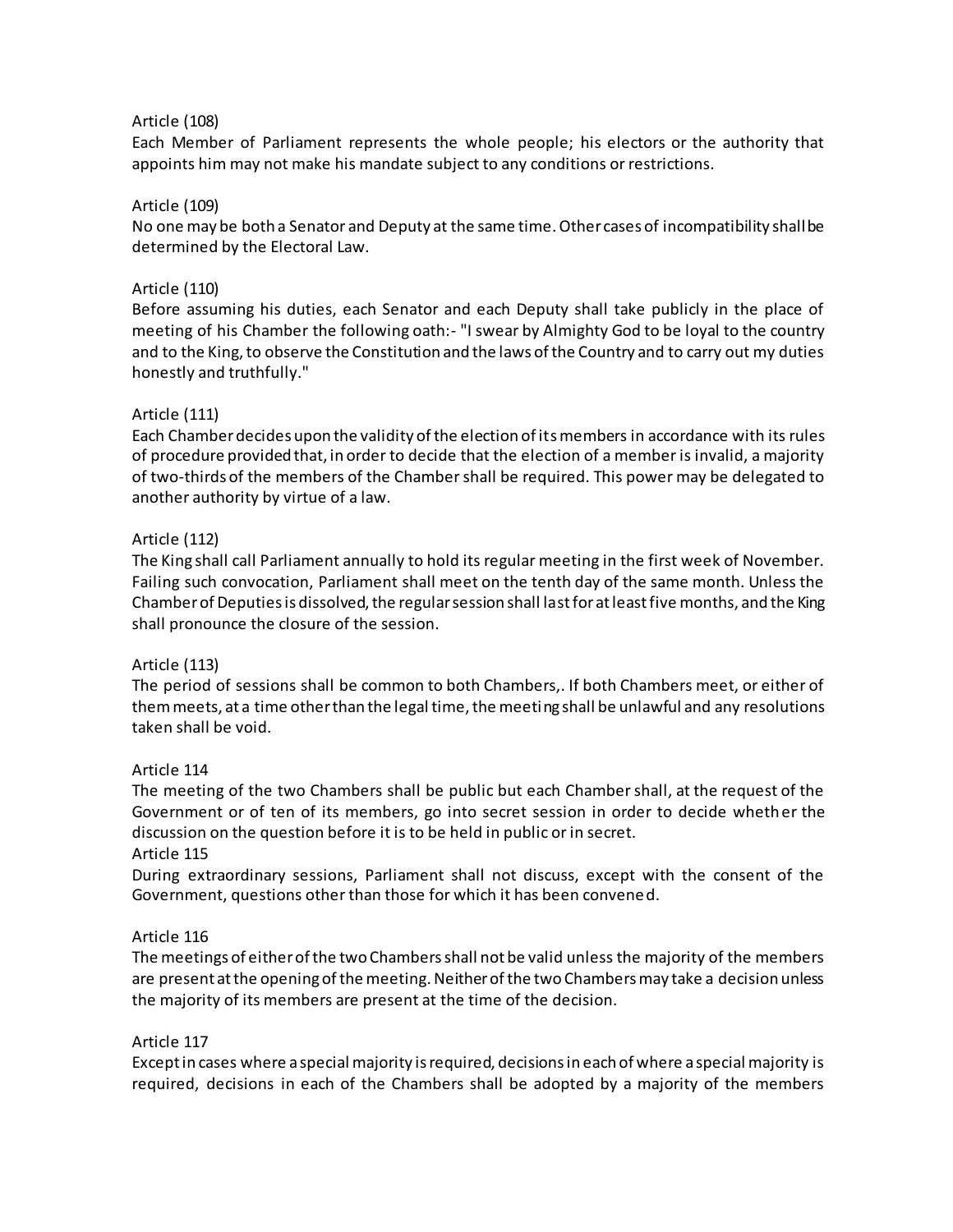present. If the vote is equally divided, the proposal in question shall be considered to have been rejected.

#### Article 118

Voting on questions under discussion in each Chamber shall take place in the manner prescribed in its rules of procedure.

### Article (119)

Neither Chamber may discuss a bill before it has been considered by the appropriate committee in conformity with its rules of procedure.

#### Article (120)

Every bill adopted by one of the two Chambers shall be transmitted by the President of that Chamber to the President of the other Chamber.

## Article (121)

A bill which has been rejected by either Chamber may not be re-introduced at the same session.

## Article (122)

Every member of Parliament has the right, in conditions which shall be determined in the rules of procedure of each Chamber, to address questions and interpellations to Ministers. Discussions on an interpellation shall not take place until at least eight days after it has been presented, except in cases of urgency and with the consent of the person to whom the interpellation is addressed.

#### Article (123)

Each Chamber shall have the right to investigate, in accordance with its rules of procedure, specific questions within its competence.

#### Article (124)

Members of Parliament shall have immunity with regard to opinions they have expressed in either Chamber or in the committees thereof, subject to the provisions of the respective rules of procedure.

#### Article (125)

Except in cases of flagrance delicto, no criminal procedure may be taken or continued against any member of either Chamber, nor may he be arrested for criminal offences, while Parliament is in session, without the authorization of the Chamber of which he is a member.

#### Article (126)

Members of Parliament other than those who excercise governmental offices compatible with parliamentary membership may not be granted any decorations or medals, with the exception of military ranks, decorations and medals, during their term of office.

#### Article (127)

The conditions under which a member of Parliament forfeits his membership shall be determined by the Electoral Law, and the decision of such forfeiture shall be taken by a majority of all the members of the Chamber to which such member belongs.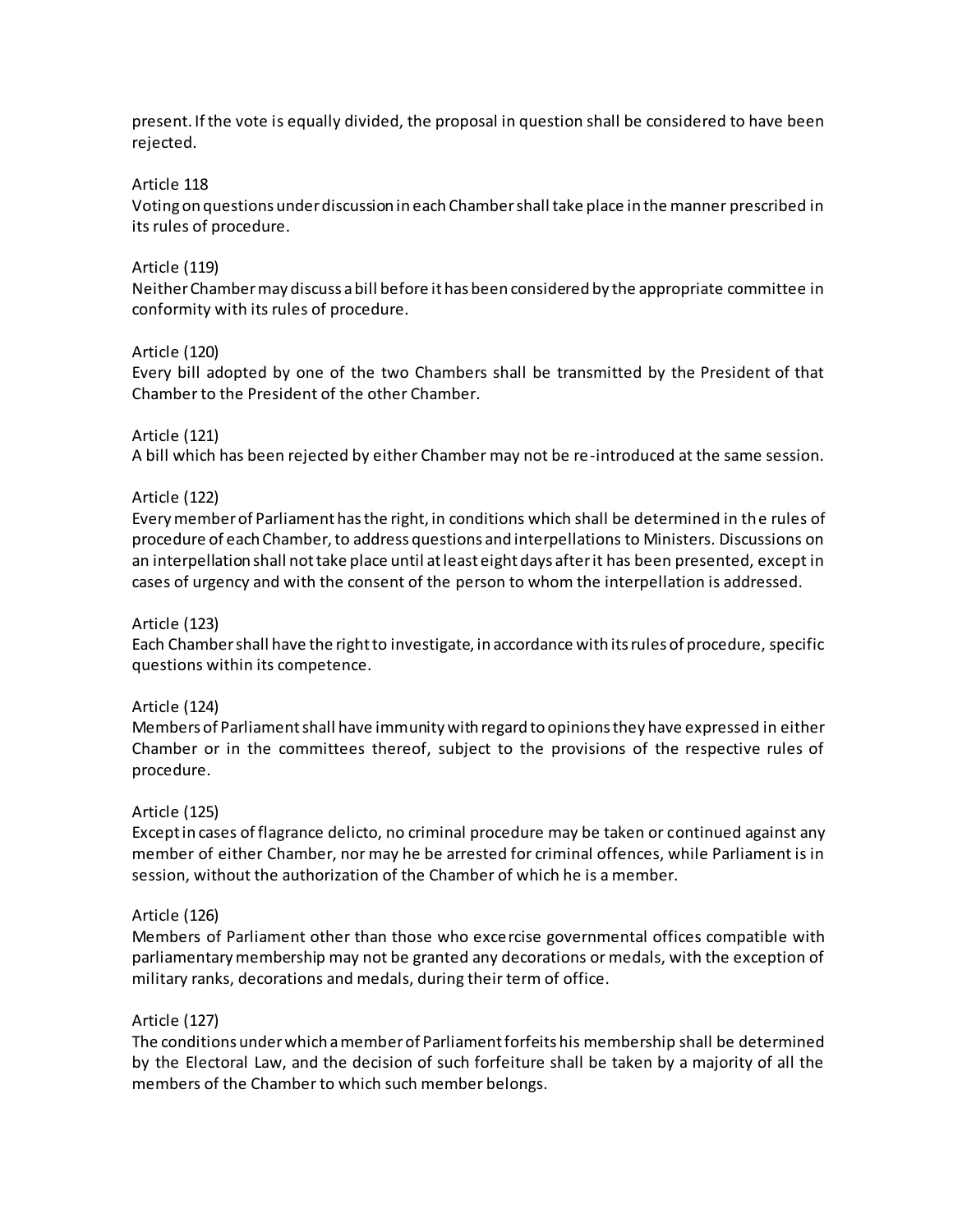## Article (128)

If a seat becomes vacant in either of the Chambers, it shall be filled within three months by election or appointment in conformity with the provisions of this Constitution. The period of three months shall commence on the date on which the Chamber informs the Government of the vacancy. The term of office of a new Senator shall be limited to the term of office of his predecessor. The terms of office of a new member of House of Representatives shall expire upon the termination of the period of office of the Chamber.

## Article (129)

Elections for a new House of Representatives shall take place within the three months preceding the expiration of the period of office of the old House of Representatives. If it is not possible to carry out elections within the said period the term of office of the old House of Representatives shall extend until elections are held, notwithstanding the provisions of Article 104.

## Article (130)

The replacement of half the members of the Senate shall take place within the three months preceding the expiration of the terms of membership of the retiring Senators. If it is impossible to effect the replacement within that period, the term of membership of the Senators whose period of office has expired shall be prolonged until the appointment of the new Senators.

## Article (131)

The remuneration of Members of Parliament shall be fixed by law, provided that no increase in such remuneration shall take effect until after the expiration of the term of office of the House of Representatives which decided it.

#### Article (132)

Each Chamber shall lay its own rules of procedure and it shall specify therein the manner in which it will excercise its functions.

#### Article (133)

The President of each Chamber shall be responsible for maintaining order in his Chamber. No armed force may enter either Chamber or be stationed near its doors except by request of the President.

#### Article (134)

No one may present a request to Parliament except in writing. Each Chamber may transmit the petitions addressed to it to the Ministers. The ministers shall be bound to give the Chamber necessary explanations regarding such petitions whenever the Chamber so requires.

#### Article (135)

The King shall sanction the laws passed by the Parliament and shall promulgate them within thirty days of the date of their communications to him.

#### Article (136 )

Within the period prescribed for the promulgation of a law, the King may refer the law back to Parliament for re-consideration, in which case Parliament must re-consider the law. If the law is passed again by a two-thirds majority of the members composing each of the two Chambers, the King shall sanction and promulgate it within the thirty days following the communication to him of the last decision. If the majority is less than two thirds the bill shall not be re-considered during that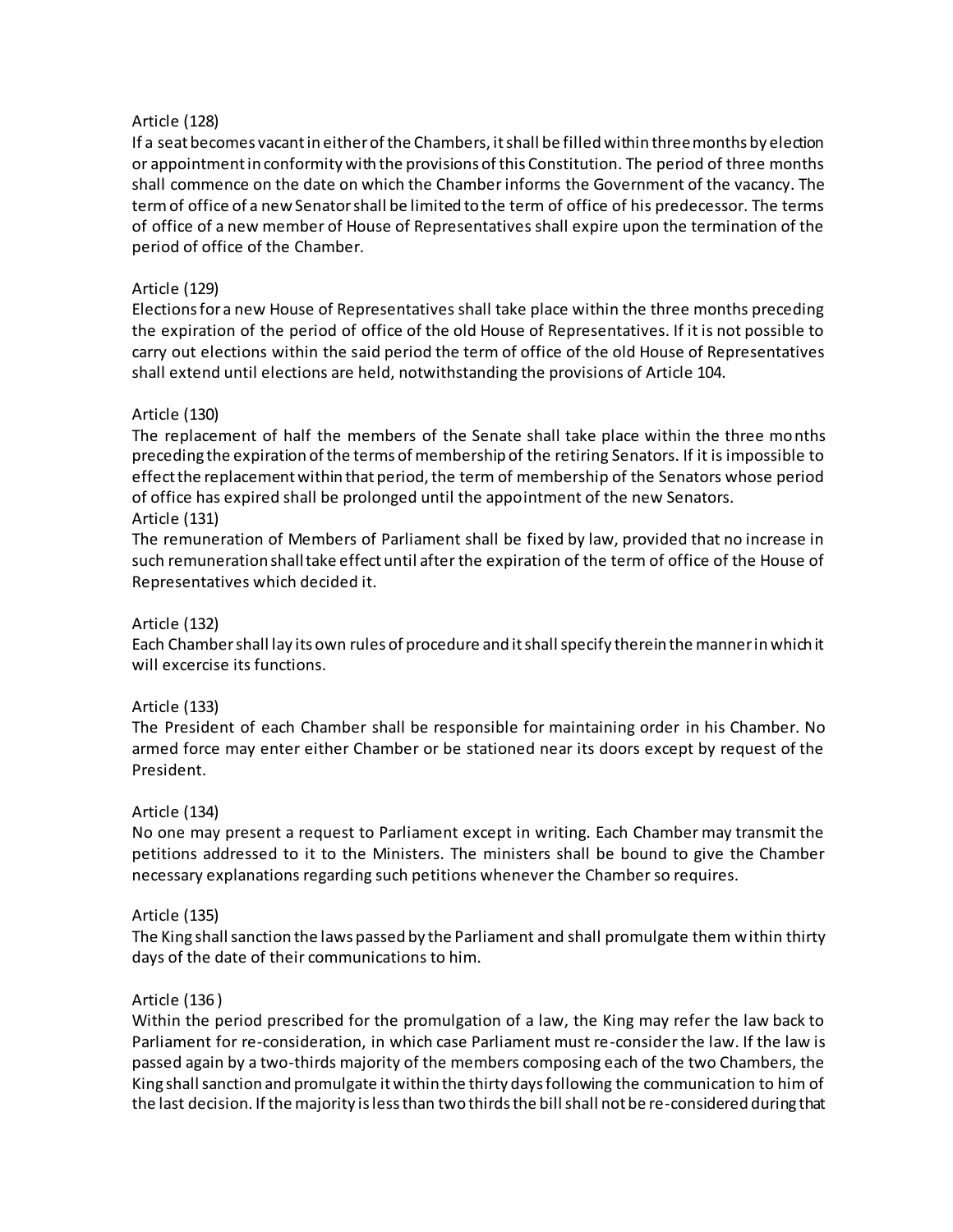session. If Parliament in another session passes such bill again by a majority of all the members composing each of the two Chambers the King shall sanction and promulgate it within the thirty days following the communication of the decision to him.

### Article (137)

Laws which are promulgated by the King shall become effective in the Kingdom of Libya after thirty days from the date of their publication in the Official Gazette. This period may be increased. The laws must be published in the Official Gazette within fifteen days of their promulgation.

### Article (138)

The right to initiate laws shall be vested in the King, the Senate and the House of Representatives, except when they concern the budget or the imposing of new taxes or the modification of taxes or exemption or part exemption from taxes or their abolition, then the right to initiate such laws shall be vested in the King and the House of Representatives.

## Article (139)

The President of the Senate shall preside whenever the two Chambers meet together in Congress. In his absence, the Speaker of the House of Representatives shall preside.

## Article (140)

The meetings of Congress shall be valid only when the absolute majority of the members of each of the Chambers composing the Congress id present.

## <span id="page-16-0"></span>**Chapter VIII - The Judiciary**

Article (141)

The Supreme Court shall be formed of a President and of Judges appointed by a Decree, and prior taking office, they shall take oath before the King.

Article (142)

The President and Judges of the Court shall retire when they have completed the sixty-fifth year of their age (Gregorian).

# Article (143)

The competences of the Supreme Court shall be determined by the law which shall likewise arrange and designate the competences of the other judicial authorities.

# Article (144)

The courts shall hold their sessions in public, unless a court decides to hold its session in secret in the interest of public order and morality.

#### Article (145)

The Judges shall be independent; and in the administration of justice they shall be answerable only to the law. They may not be removed from office, as in the manner prescribed in the law.

Article (146)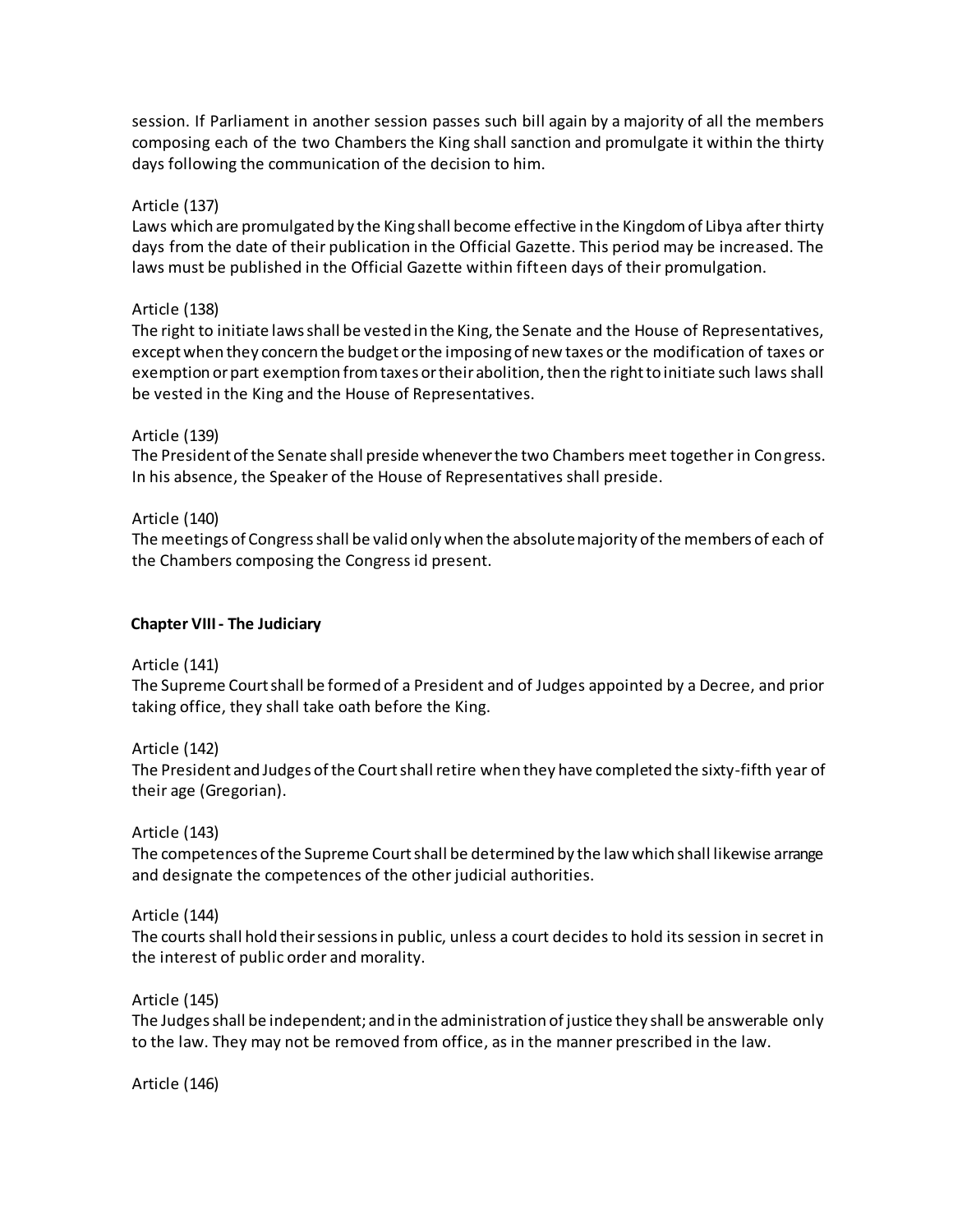The conditions of appointing the Judges, their transfer and the disciplinary actions taken against them shall be prescribed by law.

Article (147)

The function of the Parquet, its competences and its connection with the Judiciary shall be organised by law.

Article (148)

Appointment of the Members of Parquet in the courts, the disciplinary actions taken against them and their removal shall be in accordance with the conditions determined by law.

Article (149)

The arrangement of Martial Courts, the manifestation of their competences and the conditions necessary to be required in those who take charge of justice therein shall be organised by law.

ArticleS (150) to (158) Articles 150 to 158 are repealed by Law No. 1 of 1963

# <span id="page-17-0"></span>**Chapter IX - Fiscal System**

Article (159)

The general budget shall be submitted to Parliament for examination and approval at lease two months before the beginning of the financial year. The budget shall be approved head by head. The beginning of the financial year shall be determined by a law.

Article (160) The budget shall be discussed and approved in the first instance by the House of Representatives.

Article (161) The parliamentary session may not be terminated before the budget has been approved.

Article (162)

In the cases where the budget has not been approved before the beginning of the financial year, provisional monthly credits shall be opened by Royal Decree on the basis of one twelfth of the credits for the preceding year, and revenue shall be collected and sums expended in accordance with the laws in force at the time of the preceding financial year.

Article (163)

Any expenditure for which provision has not been made in the budget or which exceeds the budget estimates must be authorized by Parliament, and any transfer of funds from one head of the budget to another must be authorized.

#### Article (164)

Between sessions or during the period when the House of Representatives is dissolved, and in cases of urgent necessity, new expenditure for which provision has not been made in the budget may be approved or sums may be transferred from one head of the budget to another on condition that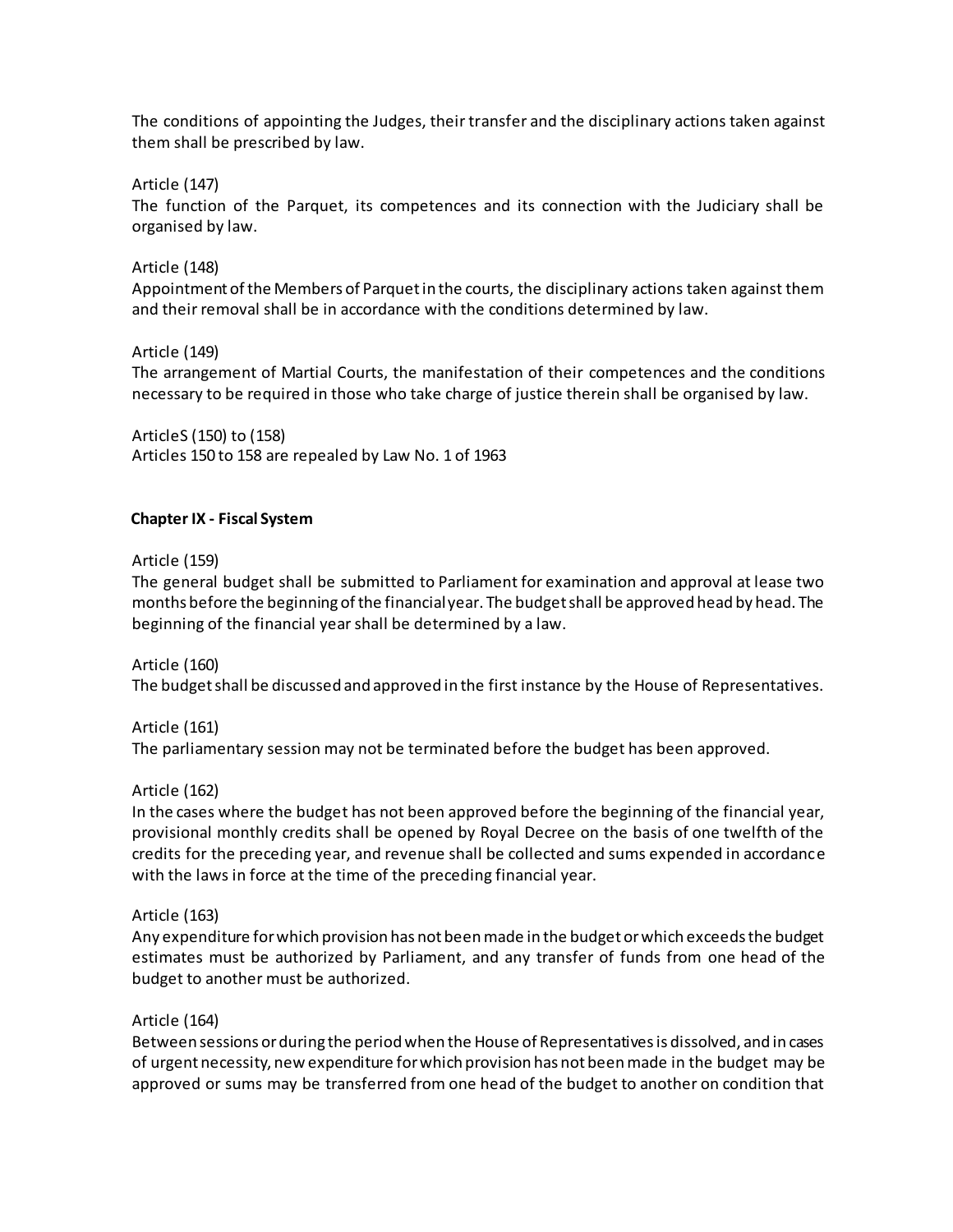such action is taken by Royal Decree and submitted to Parliament within a period of not more than one month after the next meeting.

### Article (165)

A draft exceptional budget may, in cases of necessity, be drawn up for more than one year to provide for revenue and expenditure of an exceptional nature; such a budget shall not be put into force until it has been approved by Parliament.

### Article (166)

The AuditOffice shall audit the Government accounts and shall report to Parliament on the result of the audit. The powers of the Audit Office and its constitution and rules of exercising its auditing powers shall be determined by law.

## Article (167)

No tax may be imposed, modified or abolished except by law. No one may be exempt from the payment of taxes except in cases provided by law. No one may be asked to pay any amounts of fees except within the limits of the law.

#### Article (168)

No pension, compensation, gratuity or payment from provident fund may be approved for payment out of the Government Treasury except within the limits of the law.

#### Article (169)

No public loan or undertaking that is likely to be a charge on the Treasury for one or more of the following years may be contracted without the consent of Parliament.

Article (170) The Currency System shall be determined by law.

#### Article (171)

Any dispute between the Senate and the House of Representatives concerning the approval of a head of the budget shall be settled by a decision taken by an absolute majority of the two Chambers meeting in Congress.

#### Article (172)

All revenues of the State including the receipts from all taxes and fees and other properties shall be paid to the public Treasury in conformity with the provisions of the Constitution and the laws.

ArticleS 173 to 175

Articles 173, 174 and 175 are repealed by Law No. 1 of 1963

#### <span id="page-18-0"></span>**Chapter X - Local Administration**

Article (176)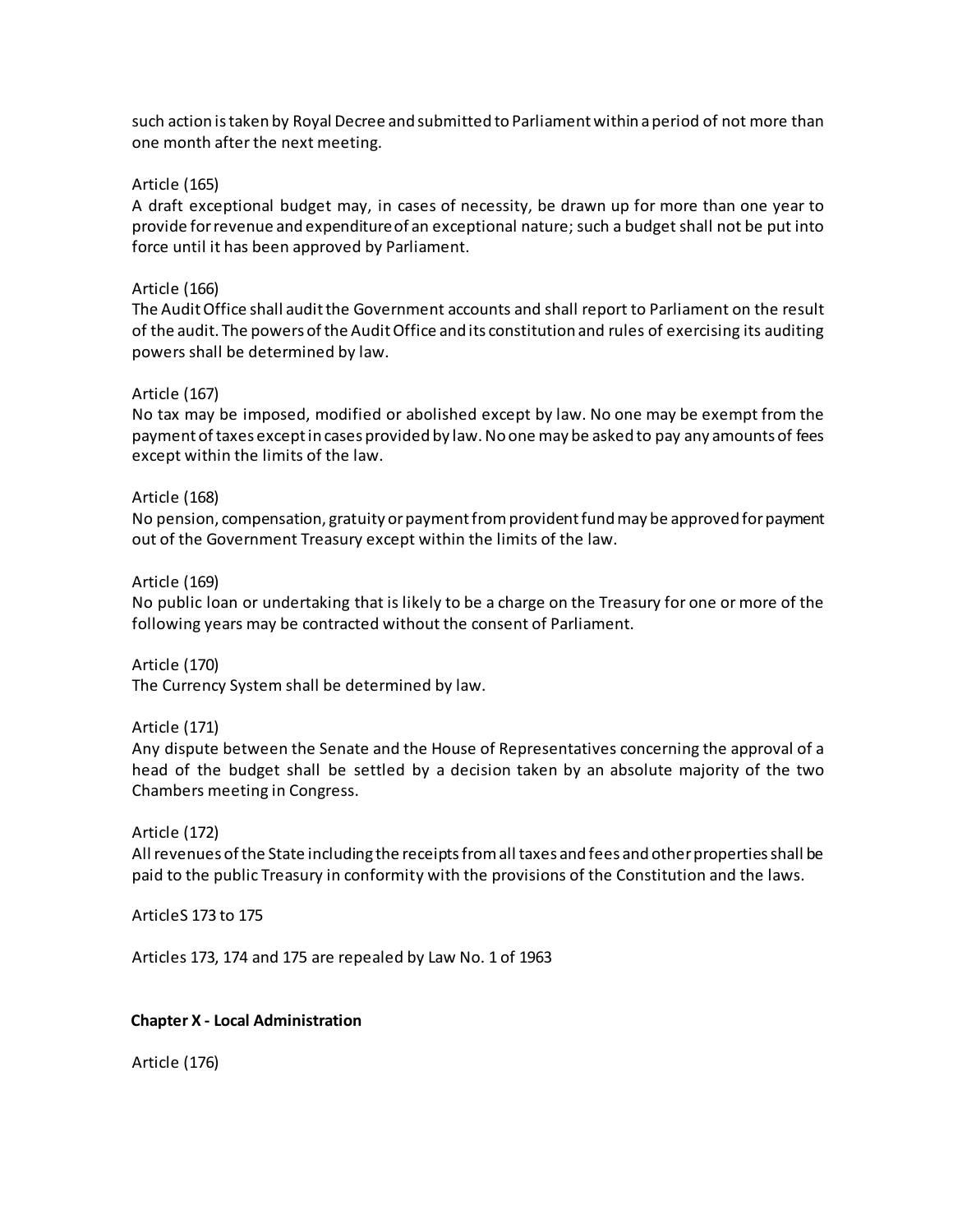The Kingdom of Libya shall be divided into administrative units in conformity with the law to be promulgated in this connection. Local and municipal councils may be formed in the Kingdom. The extend of these units shall be determined by law which shall likewise organize these Councils.

ArticleS (177) to (185)

Articles 177 to 185 are repealed by Law No. 1 of 1963

## <span id="page-19-0"></span>**Chapter XI - General Provisions**

Article (186) Arabic shall be the official language of the State.

Article (187) Cases in which a foreign language may be used in official transactions shall be determined by law.

Article (188) The Kingdom of Libya has two capitals: Tripoli and Benghazi.

Article (189)

The extradition of political refugees shall be prohibited. International treaties and the laws shall prescribe the grounds for the extradition of ordinary criminals.

Article (190)

Foreigners shall be deported only in accordance with the provisions of the law.

Article (191) The legal status of foreigners shall be prescribed by law in accordance with the principles of International Law.

Article (192) The State shall guarantee respect for the systems of personal status of non-Moslems.

Article (193) General amnesty shall not be granted except by law.

Article (194)

A law shall determine the manner in which the land, sea and air forces are established and organised.

Article (195)

No provision of this Constitution may be suspended under any circumstances except where such suspension is temporary in time of war or during the operation of martial law and is in accordance with law. In any event a parliamentary session may not be suspended when the conditions prescribed by this Constitution for the holding of such a session exist.

Article (196)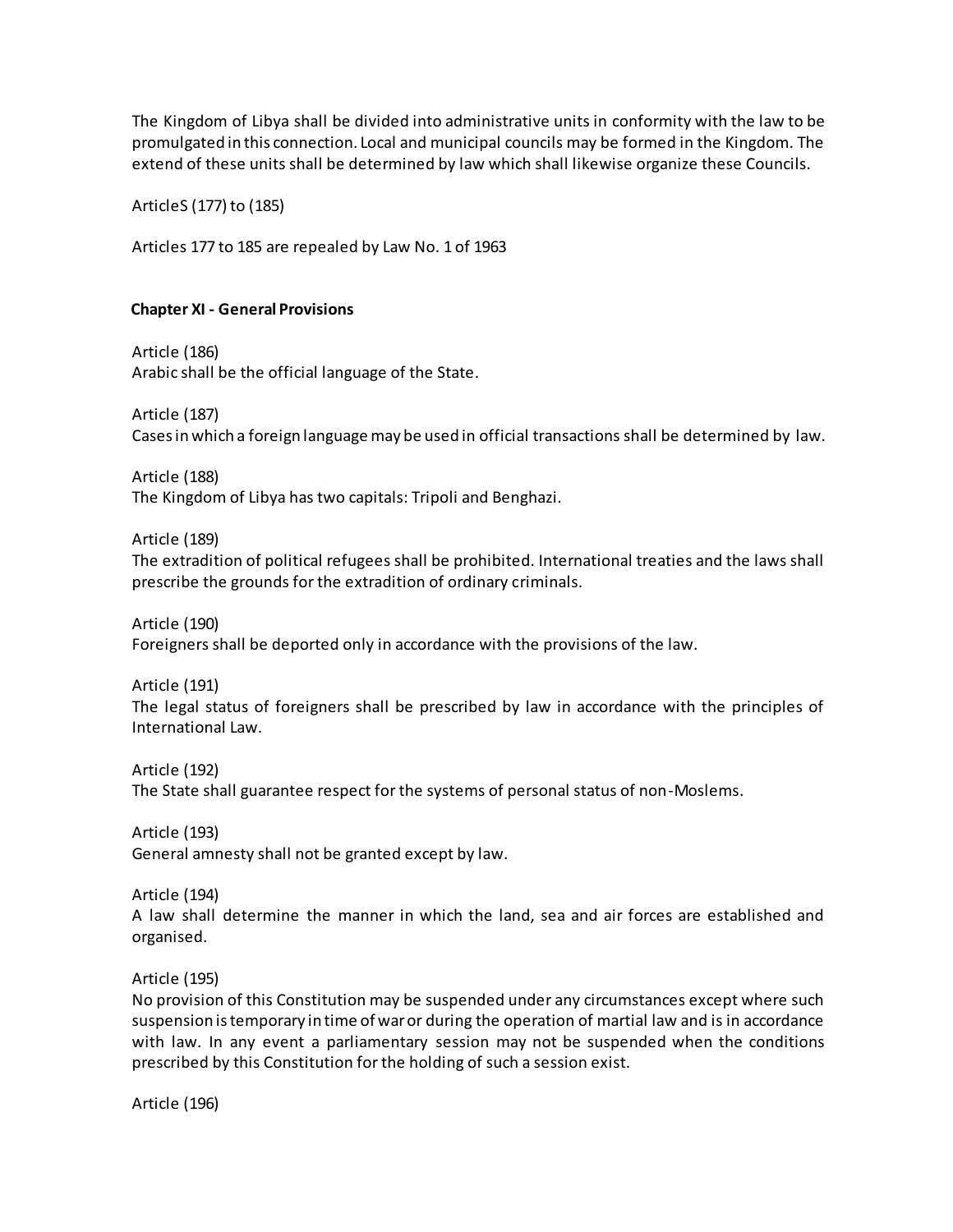The King or either of the two Chambers may propose the revision of this Constitution either by the amendment or decision of one or more of its provisions or by the insertion of additional provisions.

#### Article (197)

No proposal may be made to review the provisions relating to the monarchal form of government, the order of succession to the throne, the representative form of government or the principles of liberty and equality guaranteed by this Constitution.

### Article (198)

For the purpose of reviewing this Constitution, each of the two Chambers shall, by an absolute majority of all its members, adopt a resolution stating the necessity for the review and prescribing the subject thereof. The two Chambers shall, after discussing the matters subject to review, adopt their decisions in respect thereof. Discussion and voting in each of the two Chambers shall not take place unlessthree-quarters of its members are present. The resolution to be valid must be adopted by a majority of three-quarters of the members present in each of the two Chambers and must be sanctioned by the King.

Article (199) Article 199 is repealed by Law No. 1 of 1963

Article (200) Immigration into Libya shall be regulated by law.

## <span id="page-20-0"></span>**Chapter XII - Transitory and Provisional Provisions**

Article (201)

Until the promulgation of the Law on "Local Administration," the Kingdom of Libya shall be divided into ten main administrative units, which shall be named by a Resolution of the Council of Ministers, and each unit shall be headed by an official appointed by Royal Decree.

Article (202)

The existing Senate shall retain its present form until the expiry of the membership of each Senator.

Article (203)

Article 203 is repealed by Law No. 1 of 1963

Article (204)

All laws, legislation, orders and notices which are in operation in any part of Libya upon the coming into force of this Constitution shall continue to be effective in so far as they are not inconsistent with the provisions of the new constitutional amendment, until they expire, or they are repealed, amended or replaced by other legislation enacted in accordance with the rules prescribed in this Constitution.

Articles (205) to (213)